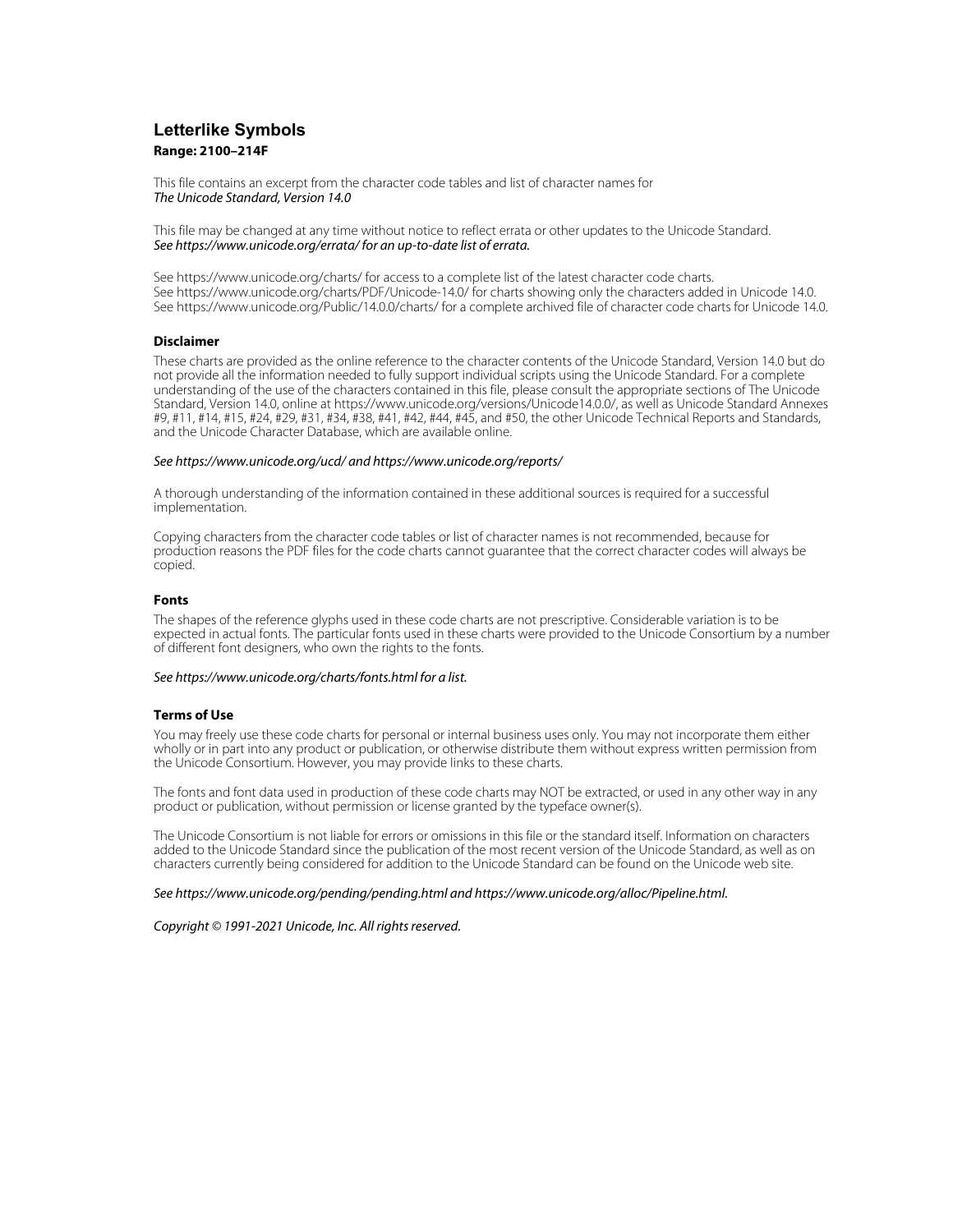|                | 210                                                               | 211                                 | 212                                                              | 213                               | 214                                     |
|----------------|-------------------------------------------------------------------|-------------------------------------|------------------------------------------------------------------|-----------------------------------|-----------------------------------------|
| 0              | $\frac{a}{c}$<br>2100                                             | $\mathscr F$<br>2110                | SM<br>2120                                                       | $\mathscr{E}$<br>2130             | 2140                                    |
| 1              | $\frac{a}{s}$<br>2101                                             | $\mathfrak{F}% _{0}$<br>2111        | Tel<br>2121                                                      | F<br>2131                         | Đ<br>2141                               |
| $\overline{c}$ | $\mathbb{C}$<br>2102                                              | $\overline{\mathscr{L}}$<br>2112    | <b>TM</b><br>2122                                                | $\overline{\mathsf{H}}$<br>2132   | 2142                                    |
| 3              | $^{\circ}C$<br>2103                                               | $\ell$<br>2113                      | $\dot{V}$<br>2123                                                | M<br>2133                         | 2143                                    |
| 4              | ¢<br>2104                                                         | $\mathcal{F}$<br>2114               | $\overline{\mathbb{Z}}$<br>2124                                  | $\boldsymbol{\mathit{C}}$<br>2134 | $\pmb{\lambda}$<br>2144                 |
| 5              | $\frac{c}{c}$<br>2105                                             | $\mathbb N$<br>2115                 | $\overline{3}$<br>2125                                           | $\aleph$<br>2135                  | $D \hspace{-0.5ex} D$<br>2145           |
| 6              | $\frac{c}{u}$<br>2106                                             | N <sub>2</sub><br>2116              | $\Omega$<br>2126                                                 | $\mathbf{L}$<br>2136              | ⅆ<br>2146                               |
| 7              | $\mathcal{E}$<br>2107                                             | $^{\textcircled{\tiny{P}}}$<br>2117 | 75<br>2127                                                       | ス<br>2137                         | $\varrho$<br>2147                       |
| 8              | Э<br>2108                                                         | <b>z</b><br>2118                    | $\mathcal{S}% _{M_{1},M_{2}}^{\alpha,\beta}(\mathbf{A})$<br>2128 | 7<br>2138                         | i<br>2148                               |
| 9              | $\mathrm{^{\circ}F}$<br>2109                                      | $\mathbb P$<br>2119                 | า<br>2129                                                        | i<br>2139                         | O<br>2149                               |
| A              | $\mathcal{Y}% _{M_{1},M_{2}}^{\alpha,\beta}(\varepsilon)$<br>210A | 211A                                | K<br>212A                                                        | 213A                              | 它<br>214A                               |
| B              | 210B                                                              | $\mathscr R$<br>211B                | 212B                                                             | FAX<br>213B                       | $\boldsymbol{\gamma}$<br>214B           |
| C              | 210C                                                              | $\pmb{\mathfrak{R}}$<br>211C        | $\mathscr{B}$<br>212C                                            | 兀<br>213C                         | 214C                                    |
| D              | $\mathbb H$<br>210D                                               | $\mathbb R$<br>211D                 | ${\mathfrak{C}}$<br>212D                                         | ₩<br>213D                         | $\frac{\mathsf{A}}{\mathsf{S}}$<br>214D |
| E              | h<br>210E                                                         | $\mathbf k$<br>211E                 | 212E                                                             | 213E                              | Ł<br>214E                               |
| F              | $\hbar$<br>210F                                                   | 211F                                | $\boldsymbol{\mathscr{C}}$<br>212F                               | 213F                              | 222<br>214F                             |

The Unicode Standard 14.0, Copyright © 1991-2021 Unicode, Inc. All rights reserved.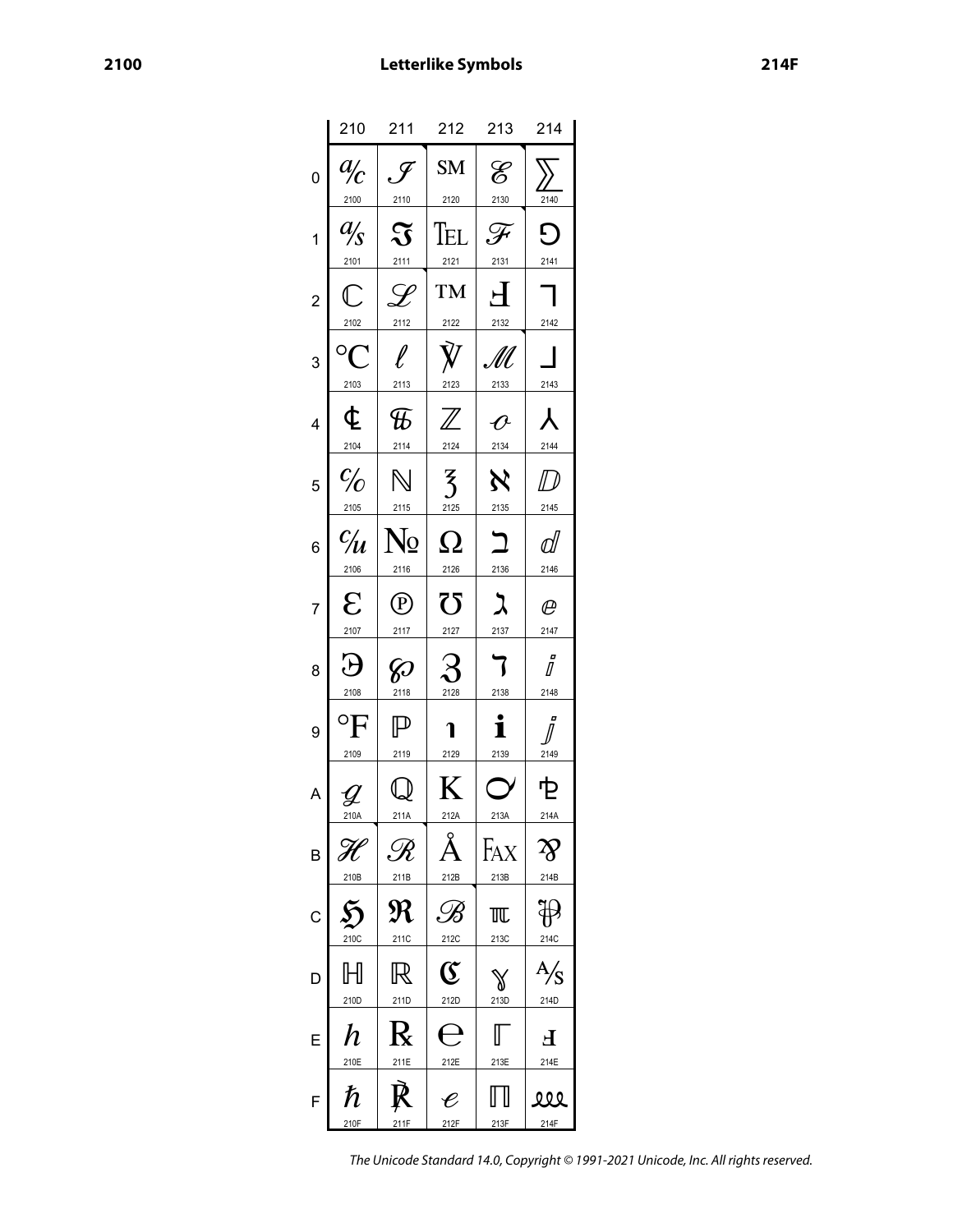| Letterlike symbols                                          |                 | 2113                                                                                | $\ell$ | <b>SCRIPT SMALL L</b>       |                                                                             |
|-------------------------------------------------------------|-----------------|-------------------------------------------------------------------------------------|--------|-----------------------------|-----------------------------------------------------------------------------|
| Some of the letterlike symbols are intended to complete the |                 |                                                                                     |        | = mathematical symbol 'ell' |                                                                             |
|                                                             |                 | set of mathematical alphanumeric symbols starting at                                |        |                             | = liter (traditional symbol)                                                |
| 1D400.                                                      |                 |                                                                                     |        |                             | · despite its character name, this symbol is                                |
| 2100                                                        |                 | $\frac{q}{c}$ ACCOUNT OF                                                            |        |                             | derived from a special italicized version of the<br>small letter I          |
|                                                             |                 | $\approx 0061$ a 002F/0063 c                                                        |        |                             |                                                                             |
| 2101                                                        | $\frac{a}{s}$   | ADDRESSED TO THE SUBJECT                                                            |        |                             | • the SI recommended symbol for liter is 006C I<br>or 004C $L$              |
|                                                             |                 | $=$ aux soins (de)                                                                  |        |                             | $\rightarrow$ 1D4C1 $\ell$ mathematical script small I                      |
|                                                             |                 | $\rightarrow$ 214D $\frac{1}{8}$ aktieselskab                                       |        |                             | $\approx$ <font> 006C <math>\overline{1}</math> latin small letter l</font> |
|                                                             |                 | $\approx 0061$ a 002F/0073 s                                                        | 2114   | БF                          | L B BAR SYMBOL                                                              |
| 2102                                                        | $\mathbb{C}$    | DOUBLE-STRUCK CAPITAL C                                                             |        |                             | $=$ pounds                                                                  |
|                                                             |                 | = the set of complex numbers                                                        |        |                             | $\rightarrow$ 0023 # number sign                                            |
|                                                             |                 | $\approx$ <font> 0043 <b>C</b> latin capital letter c</font>                        | 2115   | N                           | DOUBLE-STRUCK CAPITAL N                                                     |
| 2103                                                        |                 | °C DEGREE CELSIUS                                                                   |        |                             | $=$ natural number                                                          |
|                                                             |                 | = degrees Centigrade                                                                |        |                             | • a glyph variant with doubled vertical strokes                             |
|                                                             |                 | $\approx$ 00<br>B0 $^{\circ}\,$ 0043 $\bf C$                                        |        |                             | exists                                                                      |
| 2104                                                        | ¢               | <b>CENTRE LINE SYMBOL</b>                                                           |        |                             | $\approx$ <font> 004E N latin capital letter n</font>                       |
|                                                             |                 | $=$ clone                                                                           | 2116   |                             | $N_2$ NUMERO SIGN                                                           |
| 2105                                                        | $\%$            | <b>CARE OF</b>                                                                      |        |                             | $\rightarrow$ 0023 # number sign                                            |
|                                                             |                 | $\approx 0063$ c 002F / 006F o                                                      |        |                             | $\rightarrow$ 00BA $^{\circ}$ masculine ordinal indicator                   |
| 2106                                                        |                 | $\%$ CADA UNA                                                                       |        |                             | $\approx$ 004E N 006F o                                                     |
|                                                             |                 | · Spanish for "each one"                                                            | 2117   | $^{\circ}$                  | SOUND RECORDING COPYRIGHT                                                   |
|                                                             |                 | $\approx 0063$ c 002F / 0075 u                                                      |        |                             | $=$ published                                                               |
| 2107                                                        | ε               | <b>EULER CONSTANT</b>                                                               |        |                             | = phonorecord sign                                                          |
|                                                             |                 | $\rightarrow$ 0045 E latin capital letter e                                         |        |                             | $\rightarrow$ 00A9 $\odot$ copyright sign                                   |
|                                                             |                 | $\approx$ 0190 <b>E</b> latin capital letter open e                                 |        |                             | $\rightarrow$ 24C5 $\overline{P}$ circled latin capital letter p            |
| 2108                                                        | Э               | <b>SCRUPLE</b>                                                                      | 2118   | Ø.                          | <b>SCRIPT CAPITAL P</b>                                                     |
| 2109                                                        |                 | °F DEGREE FAHRENHEIT                                                                |        |                             | <b>* WEIERSTRASS ELLIPTIC FUNCTION</b>                                      |
|                                                             |                 | $\approx$ 00B0 $^{\circ}$ 0046 F                                                    |        |                             | · actually this has the form of a lowercase                                 |
| 210A                                                        | $\mathcal{Q}$   | <b>SCRIPT SMALL G</b>                                                               |        |                             | calligraphic p, despite its name                                            |
|                                                             |                 | = real number symbol                                                                | 2119   | P                           | DOUBLE-STRUCK CAPITAL P                                                     |
|                                                             |                 | $\approx$ <font> 0067 g latin small letter g</font>                                 |        |                             | $\approx$ <font> 0050 P latin capital letter p</font>                       |
| 210B                                                        | H               | <b>SCRIPT CAPITAL H</b>                                                             | 211A   | $\mathbb{O}$                | DOUBLE-STRUCK CAPITAL O                                                     |
|                                                             |                 | = Hamiltonian operator                                                              |        |                             | $=$ the set of rational numbers                                             |
|                                                             |                 | $\sim$ 210B FE00 $\mathcal{H}$ chancery style                                       |        |                             | $\approx$ <font> 0051 Q latin capital letter q</font>                       |
|                                                             |                 | $\sim$ 210B FE01 $\mathcal H$ roundhand style                                       | 211B   | R                           | <b>SCRIPT CAPITAL R</b>                                                     |
|                                                             |                 | $\approx$ <font> 0048 H latin capital letter h</font>                               |        |                             | = Riemann Integral                                                          |
| 210C                                                        | $\mathfrak{H}$  | <b>BLACK-LETTER CAPITAL H</b>                                                       |        |                             | $\sim$ 211B FE00 $\mathcal R$ chancery style                                |
|                                                             |                 | = Hilbert space                                                                     |        |                             | $\sim$ 211B FE01 $\Re$ roundhand style                                      |
|                                                             |                 | $\approx$ <font> 0048 H latin capital letter h</font>                               |        |                             | $\approx$ <font> 0052 <b>R</b> latin capital letter r</font>                |
| 210D                                                        | H.              | DOUBLE-STRUCK CAPITAL H                                                             | 211C   | R                           | <b>BLACK-LETTER CAPITAL R</b>                                               |
|                                                             |                 | $\approx$ <font> 0048 H latin capital letter h</font>                               |        |                             | $=$ real part                                                               |
| 210E                                                        | h               | PLANCK CONSTANT                                                                     |        |                             | $\approx$ <font> 0052 <b>R</b> latin capital letter r</font>                |
|                                                             |                 | = height, specific enthalpy,                                                        | 211D   | $\mathbb R$                 | DOUBLE-STRUCK CAPITAL R                                                     |
|                                                             |                 | • simply a mathematical italic h; this character's                                  |        |                             | = the set of real numbers                                                   |
|                                                             |                 | name results from legacy usage                                                      | 211E   | $\bf{R}$                    | $\approx$ <font> 0052 <b>R</b> latin capital letter r</font>                |
|                                                             |                 | $\approx$ <font> 0068 h latin small letter h<br/>PLANCK CONSTANT OVER TWO PI</font> |        |                             | <b>PRESCRIPTION TAKE</b><br>$=$ recipe                                      |
| 210F                                                        | ħ               | = reduced Planck constant, Dirac constant                                           |        |                             | $=$ cross ratio                                                             |
|                                                             |                 | $\rightarrow$ 045B $\hbar$ cyrillic small letter tshe                               | 211F   | R                           | <b>RESPONSE</b>                                                             |
|                                                             |                 | $\approx$ <font> 0127 <math>\hbar</math> latin small letter h with stroke</font>    | 2120   | SM                          | <b>SERVICE MARK</b>                                                         |
| 2110                                                        | $\mathcal{I}^-$ | <b>SCRIPT CAPITAL I</b>                                                             |        |                             | $\approx$ <super> 0053 S 004D M</super>                                     |
|                                                             |                 | $\sim$ 2110 FE00 $J$ chancery style                                                 | 2121   |                             | TEL TELEPHONE SIGN                                                          |
|                                                             |                 | ~ 2110 FE01 $\mathcal F$ roundhand style                                            |        |                             | • typical forms for this symbol may use                                     |
|                                                             |                 | $\approx$ <font> 0049 I latin capital letter i</font>                               |        |                             | lowercase, small caps or superscripted letter                               |
| 2111                                                        | ᡦ               | <b>BLACK-LETTER CAPITAL I</b>                                                       |        |                             | shapes                                                                      |
|                                                             |                 | $=$ imaginary part                                                                  |        |                             | $\rightarrow$ 260E $\bullet$ black telephone                                |
|                                                             |                 | $\approx$ <font> 0049 I latin capital letter i</font>                               |        |                             | $\rightarrow$ 2706 $\odot$ telephone location sign                          |
| 2112                                                        |                 | $\mathscr{L}$ SCRIPT CAPITAL L                                                      |        |                             | $\rightarrow$ 1F4DE $\bullet$ telephone receiver                            |
|                                                             |                 | = Laplace transform                                                                 |        |                             | $\approx$ 0054 T 0045 E 004C L                                              |
|                                                             |                 | ~ 2112 FE00 $\mathcal L$ chancery style                                             | 2122   | TM                          | <b>TRADE MARK SIGN</b>                                                      |
|                                                             |                 | ~ 2112 FE01 $\mathcal L$ roundhand style                                            |        |                             | $\rightarrow$ 1F12E W <sub>2</sub> circled wz                               |
|                                                             |                 | $\approx$ <font> 004CL latin capital letter l</font>                                |        |                             | $\approx$ <super> 0054 T 004D M</super>                                     |
|                                                             |                 |                                                                                     | 2123   | V.                          | <b>VERSICLE</b>                                                             |

The Unicode Standard 14.0, Copyright © 1991-2021 Unicode, Inc. All rights reserved.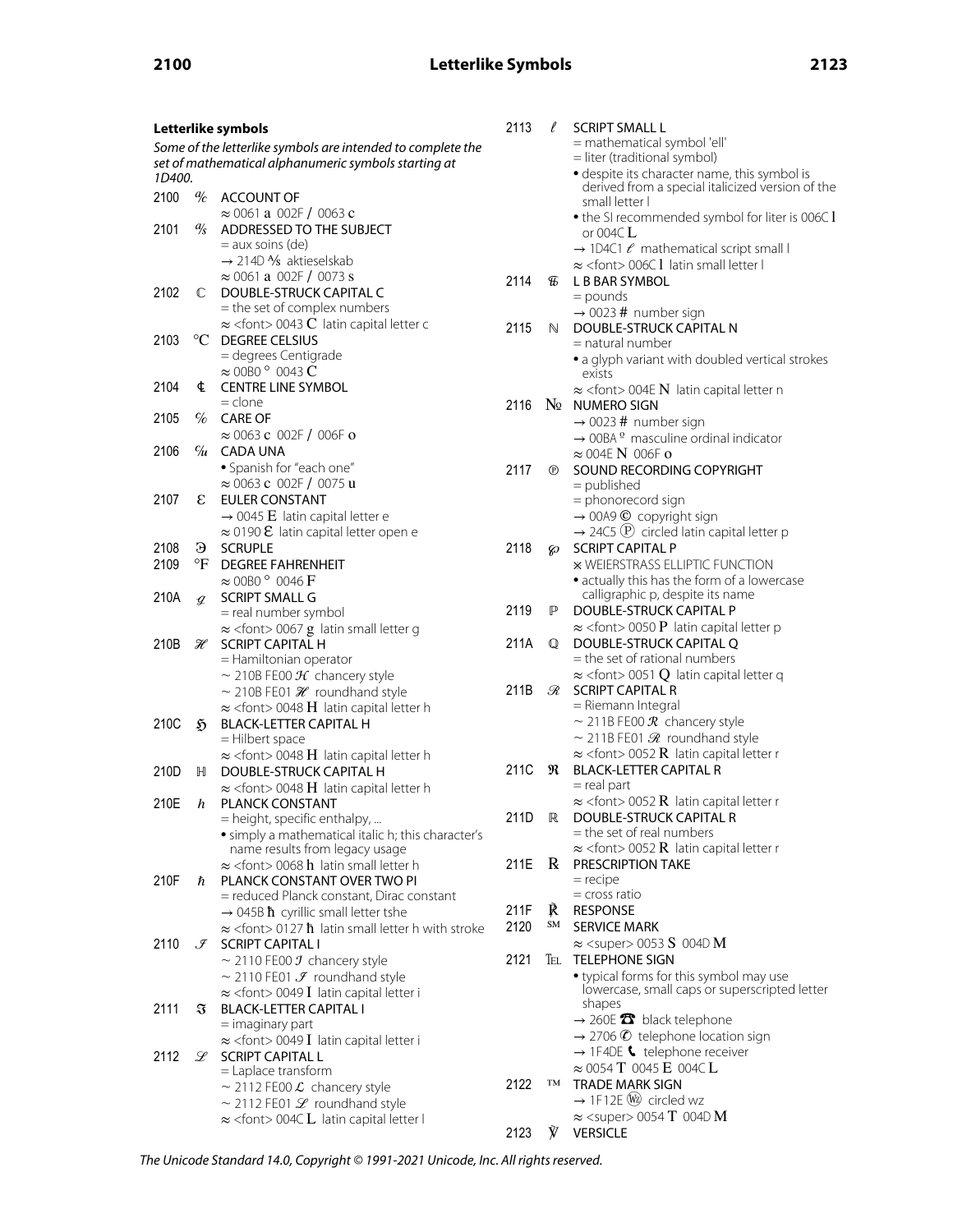# **2124 Letterlike Symbols 2144**

| 2124 | $\mathbb Z$                 | DOUBLE-STRUCK CAPITAL Z<br>= the set of integers                                                              | 2133                                                                  |               | M SCRIPT CAPITAL M<br>$=$ M-matrix (physics)                                                            |
|------|-----------------------------|---------------------------------------------------------------------------------------------------------------|-----------------------------------------------------------------------|---------------|---------------------------------------------------------------------------------------------------------|
| 2125 | $\overline{3}$              | $\approx$ <font> 005AZ latin capital letter z<br/><b>OUNCE SIGN</b></font>                                    |                                                                       |               | = German Mark currency symbol, before WWII<br>. when used for the Mark symbol, the range of             |
|      |                             | $\rightarrow$ 0292 3 latin small letter ezh                                                                   |                                                                       |               | glyph variation is restricted<br>$\rightarrow$ 20BB $\blacktriangleright$ nordic mark sign              |
| 2126 |                             | $\rightarrow$ 1F773 $\frac{2}{3}$ alchemical symbol for half ounce<br>$\Omega$ OHM SIGN                       |                                                                       |               | $\sim$ 2133 FE00 $\mathcal{M}$ chancery style                                                           |
|      |                             | · SI unit of resistance, named after G. S. Ohm,                                                               |                                                                       |               | $\sim$ 2133 FE01 $\mathcal{M}$ roundhand style                                                          |
|      |                             | German physicist                                                                                              |                                                                       |               | $\approx$ <font> 004D <b>M</b> latin capital letter m</font>                                            |
|      |                             | • preferred representation is 03A9 $\Omega$                                                                   | 2134                                                                  | $\mathcal{O}$ | <b>SCRIPT SMALL O</b>                                                                                   |
|      |                             | $\rightarrow$ 260A $\Omega$ ascending node                                                                    |                                                                       |               | = order, of inferior order to<br>$\approx$ <font> 006F o latin small letter o</font>                    |
| 2127 | Ω                           | $\equiv$ 03A9 $\Omega$ greek capital letter omega<br><b>INVERTED OHM SIGN</b>                                 |                                                                       |               |                                                                                                         |
|      |                             | $=$ mho                                                                                                       | Hebrew letterlike math symbols<br>These are left-to-right characters. |               |                                                                                                         |
|      |                             | • archaic unit of conductance (= the SI unit                                                                  | 2135                                                                  |               | <b>N</b> ALEF SYMBOL                                                                                    |
|      |                             | siemens)                                                                                                      |                                                                       |               | = first transfinite cardinal (countable)                                                                |
|      |                             | • typographically a turned greek capital letter<br>omega                                                      |                                                                       |               | $\approx$ 05D0 $\chi$ hebrew letter alef                                                                |
|      |                             | $\rightarrow$ 01B1 <b>O</b> latin capital letter upsilon                                                      | 2136                                                                  | ב             | <b>BET SYMBOL</b>                                                                                       |
|      |                             | $\rightarrow$ 03A9 $\Omega$ greek capital letter omega                                                        |                                                                       |               | = second transfinite cardinal (the continuum)<br>$\approx$ 05D1 $\blacktriangleright$ hebrew letter bet |
|      |                             | $\rightarrow$ 260B $\upsilon$ descending node                                                                 | 2137                                                                  | ゙゙゚           | <b>GIMEL SYMBOL</b>                                                                                     |
| 2128 | $\mathcal{S}_{\mathcal{S}}$ | <b>BLACK-LETTER CAPITAL Z</b><br>$\approx$ <font> 005A<math>Z</math> latin capital letter z</font>            |                                                                       |               | $=$ third transfinite cardinal (functions of a real                                                     |
| 2129 | $\mathbf{1}$                | TURNED GREEK SMALL LETTER IOTA                                                                                |                                                                       |               | variable)                                                                                               |
|      |                             | · unique element fulfilling a description (logic)                                                             |                                                                       |               | $\approx$ 05D2 $\lambda$ hebrew letter gimel                                                            |
|      |                             | $\rightarrow$ 03B9 <b>t</b> greek small letter iota                                                           | 2138                                                                  | 7             | <b>DALET SYMBOL</b><br>$=$ fourth transfinite cardinal                                                  |
| 212A | K                           | <b>KELVIN SIGN</b>                                                                                            |                                                                       |               | $\approx$ 05D3 7 hebrew letter dalet                                                                    |
| 212B | Å                           | $\equiv$ 004B <b>K</b> latin capital letter k<br><b>ANGSTROM SIGN</b>                                         | <b>Additional letterlike symbols</b>                                  |               |                                                                                                         |
|      |                             | . non SI length unit (=0.1 nm) named after A. J.                                                              | 2139                                                                  | i.            | <b>INFORMATION SOURCE</b>                                                                               |
|      |                             | Ångström, Swedish physicist                                                                                   |                                                                       |               | • intended for use with 20DD ©                                                                          |
|      |                             | • preferred representation is 00C5 $\dot{\mathbf{A}}$                                                         |                                                                       |               | $\rightarrow$ 1F6C8 $\oplus$ circled information source                                                 |
|      |                             | $\equiv$ 00C5 Å latin capital letter a with ring above                                                        |                                                                       |               | $\approx$ <font> 0069 i latin small letter i</font>                                                     |
| 212C | B                           | <b>SCRIPT CAPITAL B</b><br>$=$ Bernoulli function                                                             |                                                                       |               | 213A O ROTATED CAPITAL Q<br>• a binding signature mark                                                  |
|      |                             | ~ 212C FE00 $\mathcal B$ chancery style                                                                       | 213B                                                                  |               | FAX FACSIMILE SIGN                                                                                      |
|      |                             | $\sim$ 212C FE01 $\mathcal{B}$ roundhand style                                                                |                                                                       |               | • typical forms for this symbol may use                                                                 |
|      |                             | $\approx$ <font> 0042 <b>B</b> latin capital letter b</font>                                                  |                                                                       |               | lowercase, small caps or superscripted letter                                                           |
| 212D | C                           | <b>BLACK-LETTER CAPITAL C</b>                                                                                 |                                                                       |               | shapes<br>$\rightarrow$ 2121 TEL telephone sign                                                         |
| 212E | е                           | $\approx$ <font> 0043 <b>C</b> latin capital letter c<br/><b>ESTIMATED SYMBOL</b></font>                      |                                                                       |               | → 1F4E0 ▲ fax machine                                                                                   |
|      |                             | · used in European packaging                                                                                  |                                                                       |               | $\approx 0046 \text{ F}$ 0041 A 0058 X                                                                  |
|      |                             | $\rightarrow$ 0065 e latin small letter e                                                                     | 213C                                                                  | $\mathbb{U}$  | DOUBLE-STRUCK SMALL PI                                                                                  |
| 212F |                             | $e$ SCRIPT SMALL E                                                                                            |                                                                       |               | $\approx$ <font> 03C0 <math>\pi</math> greek small letter pi</font>                                     |
|      |                             | $=$ error<br>= natural exponent                                                                               | 213D                                                                  | $\mathbb{Y}$  | DOUBLE-STRUCK SMALL GAMMA<br>$\approx$ <font> 03B3 <math>\gamma</math> greek small letter gamma</font>  |
|      |                             | $\approx$ <font> 0065 e latin small letter e</font>                                                           | 213E                                                                  | Г             | DOUBLE-STRUCK CAPITAL GAMMA                                                                             |
| 2130 | E,                          | <b>SCRIPT CAPITAL E</b>                                                                                       |                                                                       |               | $\approx$ <font> 0393 <math>\Gamma</math> greek capital letter gamma</font>                             |
|      |                             | = emf (electromotive force)                                                                                   | 213F                                                                  | $\Box$        | DOUBLE-STRUCK CAPITAL PI                                                                                |
|      |                             | ~ 2130 FE00 $\mathcal E$ chancery style                                                                       |                                                                       |               | $\approx$ <font> 03A0 <math>\Pi</math> greek capital letter pi</font>                                   |
|      |                             | $\sim$ 2130 FE01 $\mathcal E$ roundhand style<br>$\approx$ <font> 0045 <b>E</b> latin capital letter e</font> |                                                                       |               | Double-struck large operator                                                                            |
| 2131 | F                           | <b>SCRIPT CAPITAL F</b>                                                                                       | 2140                                                                  | $\sum$        | DOUBLE-STRUCK N-ARY SUMMATION                                                                           |
|      |                             | = Fourier transform                                                                                           |                                                                       |               | $\approx$ <font> 2211 <math>\Sigma</math> n-ary summation</font>                                        |
|      |                             | ~ 2131 FE00 $\mathcal F$ chancery style                                                                       |                                                                       |               | <b>Additional letterlike symbols</b>                                                                    |
|      |                             | ~ 2131 FE01 $\mathcal F$ roundhand style<br>$\approx$ <font> 0046 <b>F</b> latin capital letter f</font>      | 2141                                                                  | O.            | TURNED SANS-SERIF CAPITAL G                                                                             |
| 2132 |                             | H TURNED CAPITAL F                                                                                            |                                                                       |               | $=$ game<br>$\rightarrow$ A4E8 <b>D</b> lisu letter hha                                                 |
|      |                             | = Claudian digamma inversum                                                                                   | 2142                                                                  | E.            | TURNED SANS-SERIF CAPITAL L                                                                             |
|      |                             | • lowercase is 214E +                                                                                         |                                                                       |               | $\rightarrow$ A4F6 1 lisu letter uh                                                                     |
|      |                             | $\rightarrow$ 0046 F latin capital letter f<br>$\rightarrow$ 03DC <b>F</b> greek letter digamma               | 2143                                                                  |               | J REVERSED SANS-SERIF CAPITAL L                                                                         |
|      |                             |                                                                                                               | 2144                                                                  |               | A TURNED SANS-SERIF CAPITAL Y                                                                           |
|      |                             |                                                                                                               |                                                                       |               | $\rightarrow$ 11FB0 $\lambda$ lisu letter yha                                                           |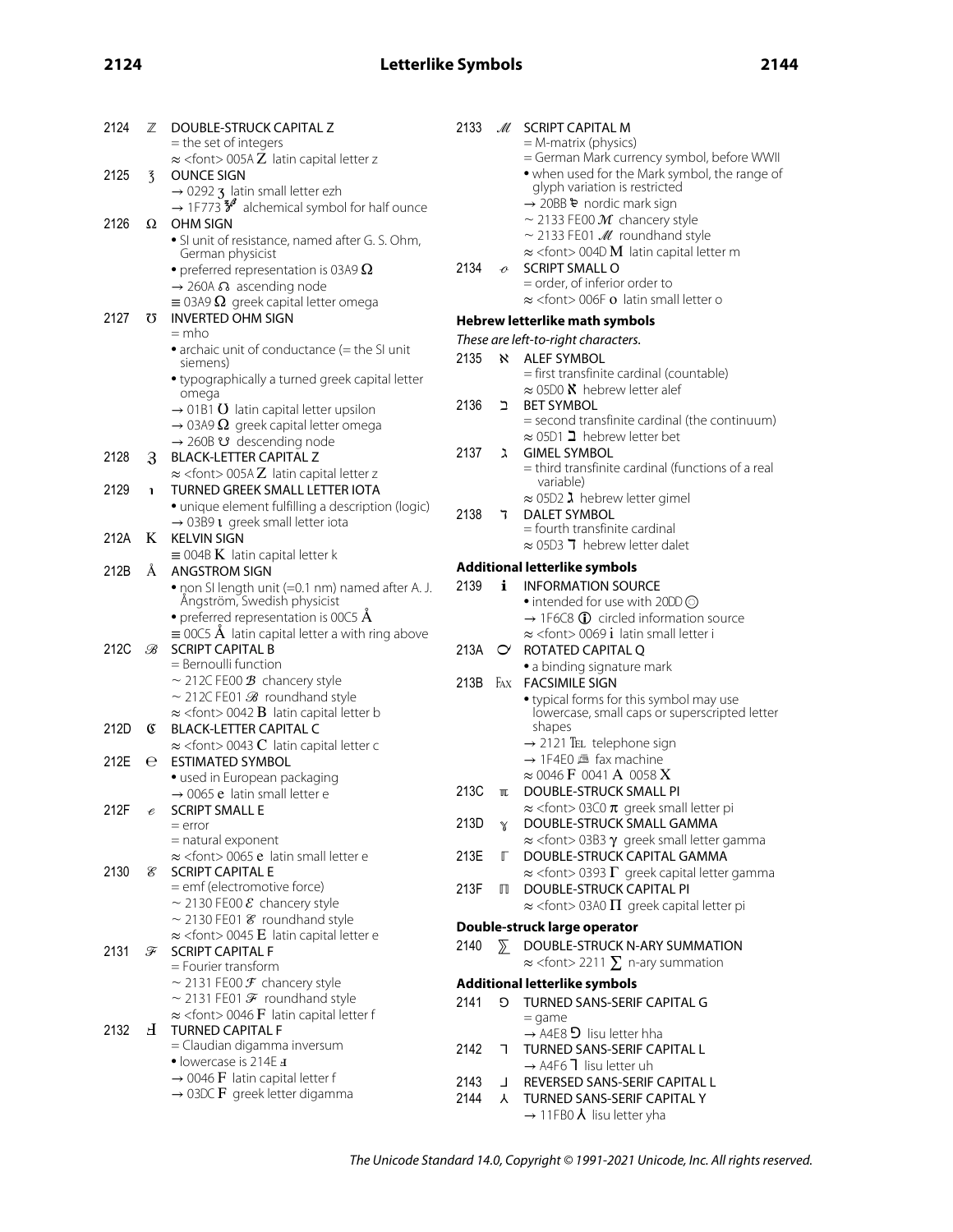## **Double-struck italic math symbols**

These stylized mathematical symbols are used in some documents to distinguish special mathematical usages from ordinary variables.

- 2145 *D* DOUBLE-STRUCK ITALIC CAPITAL D • sometimes used for the differential ≈ <font> 0044 D latin capital letter d
- 2146 d DOUBLE-STRUCK ITALIC SMALL D • sometimes used for the differential ≈ <font> 0064 d latin small letter d
- 2147 **@** DOUBLE-STRUCK ITALIC SMALL E • sometimes used for the natural exponent ≈ <font> 0065 e latin small letter e
- 2148 *ⅈ* DOUBLE-STRUCK ITALIC SMALL I • sometimes used for the imaginary unit ≈ <font> 0069 i latin small letter i
- 2149 *j* DOUBLE-STRUCK ITALIC SMALL J • sometimes used for the imaginary unit ≈ <font> 006A j latin small letter j

## **Additional letterlike symbols**

- 214A ⅊ PROPERTY LINE
- 214B <sup>3</sup> TURNED AMPERSAND
	- used in linear logic
	- $\rightarrow$  0026 & ampersand
- 214C ⅌ PER SIGN • abbreviates the word 'per'
- 214D ⅍ AKTIESELSKAB
	- $\rightarrow$  2101 % addressed to the subject

## **Lowercase Claudian letter**

Claudian letters in inscriptions are uppercase, but may be transcribed by scholars in lowercase.

- 214E **a** TURNED SMALL F
	- uppercase is 2132  $\pm$
	- $\rightarrow$  03DD  $\mathsf{F}$  greek small letter digamma

## **Biblical editorial symbol**

214F *SYMBOL FOR SAMARITAN SOURCE*